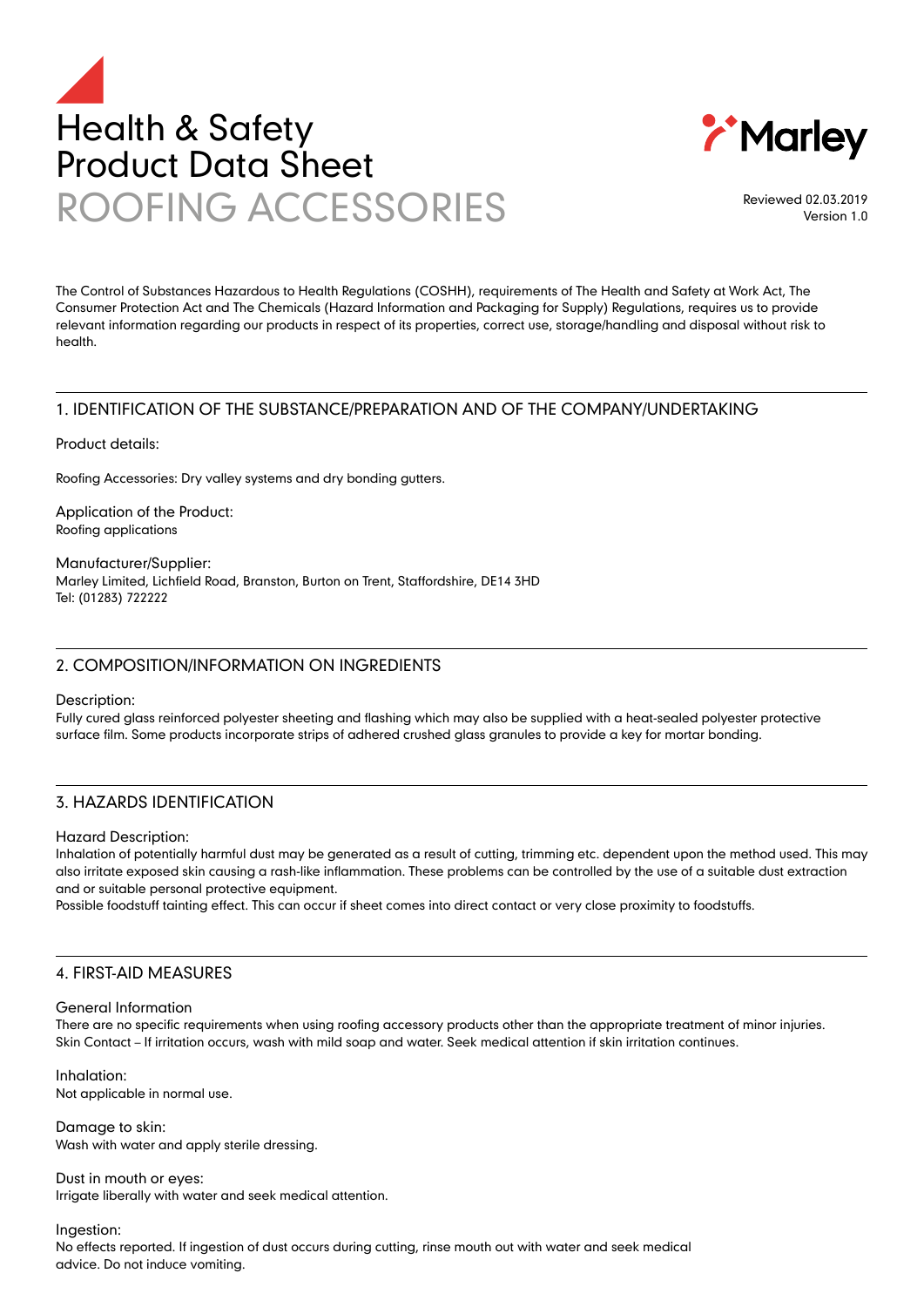# Health & Safety Product Data Sheet ROOFING ACCESSORIES



### 5. FIRE-FIGHTING MEASURES

#### Suitable extinguishing agents:

Water, Foam, Carbon Dioxide or dry chemicals. Wear self-contained breathing apparatus.

These products are normally manufactured from fire retardant resins and therefore will not ignite easily. Burning can occur at high temperatures which will result in the generation of toxic and corrosive fumes.

#### 6. ACCIDENTAL RELEASE MEASURES

Not applicable under normal conditions.

# 7. HANDLING AND STORAGE

Information for safe handling:

Ensure safe lifting techniques are applied when handling the products. Personal injury due to strains and ruptures should be avoided if the requirements of The Manual Handling Operations Regulations are implemented. All the products can have sharp edges, which can cut into the hands. Industrial gloves are recommended to be worn by operatives at all times.

The use of suitable Personal Protective Equipment (PPE) is recommended when working with these products.

Storage:

Store on end in rack or on flat surface. Material should be stored in a clean, dry environment.

# 8. EXPOSURE CONTROLS/PERSONAL PROTECTION

All the products can have sharp edges, which can cut into the hands. Industrial gloves are recommended to be worn by operatives at all times.

The use of suitable Personal Protective Equipment (PPE) is recommended when working with these products.

# 9. PHYSICAL AND CHEMICAL PROPERTIES

General Information:

# 10. STABILITY AND REACTIVITY

Stable under normal conditions.

# 11. TOXICOLOGICAL INFORMATION

Acute Toxicity:

Burning can occur at high temperatures which can result in the generation of toxic and corrosive fumes.